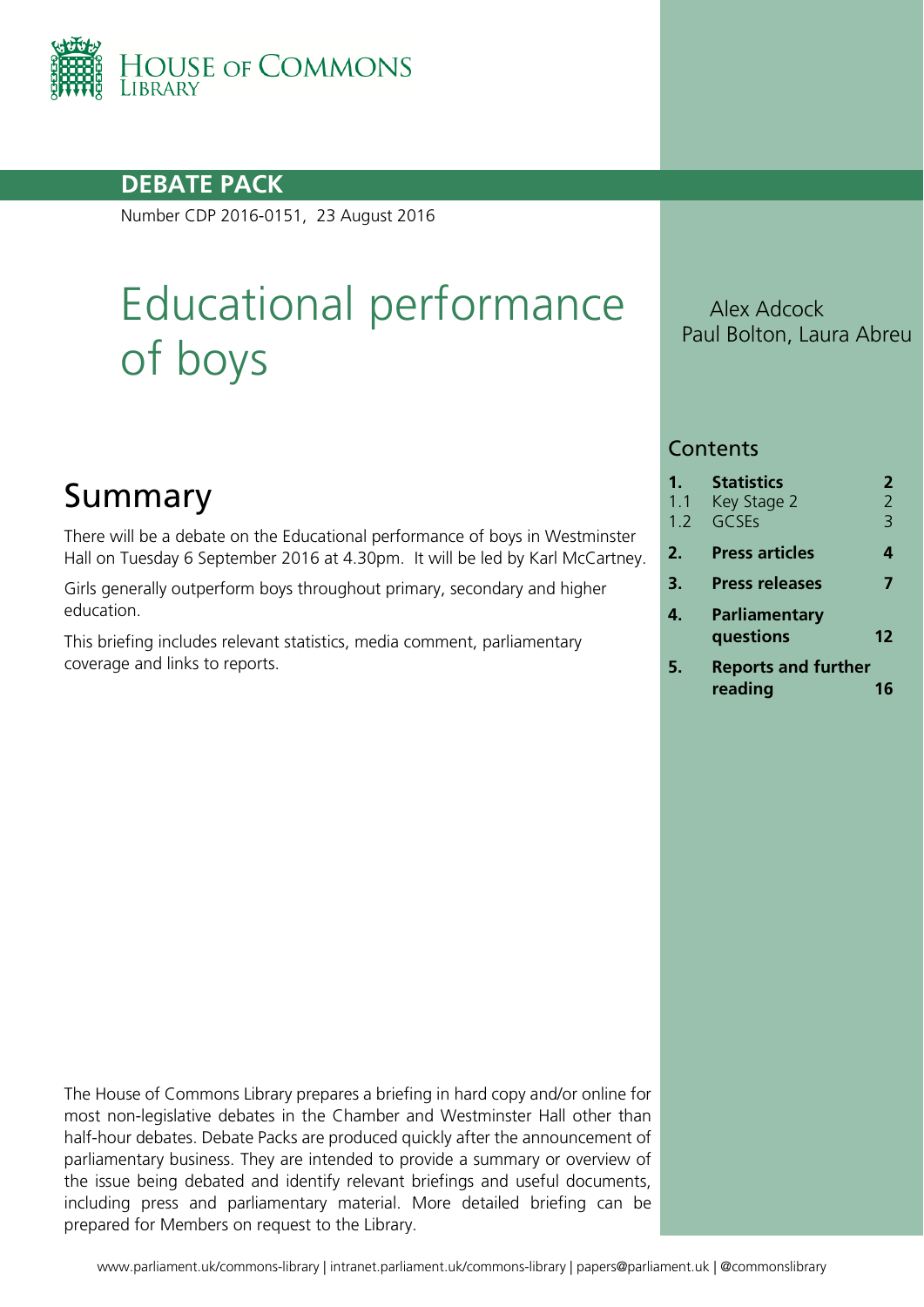# <span id="page-1-0"></span>1. Statistics

### <span id="page-1-1"></span>1.1 Key Stage 2

At Key Stage 2 girls generally outperform boys on the main measure of attainment -the proportion of pupils achieving level 4 and above in reading, writing and mathematics. In 2015, in England, 77% of boys achieved this standard compared to 83% of girls. The gaps was 6 percentage points, down from 7 points in each of the previous three years.

Further information is available [here](https://www.gov.uk/government/uploads/system/uploads/attachment_data/file/483897/SFR47_2015_text.pdf) on the gender gaps at key stage 2 (pp. 12-13).

The chart below shows the gender gap by free school meal (FSM) eligibility from 2012 onwards.



**Gender Gap in favour of girls achieving level 4 and above in Reading, Writing and Maths at Key Stage 2, 2012-15** England, State Funded Schools

#### Source: National curriculum assessments: key stage 2, 2015 (revised)

Since 2012, girls who are eligible for FSM outperformed boys eligible for FSM by a greater margin than those not eligible for FSM. The gap though has been reduced since 2012 from 10 percentage points to 8 points in 2015. The gender gap among pupils not eligible for FSM was 5 percentage points 2015 down from 8 percentage points in 2012.

In terms of ethnicity, in 2015, girls outperformed boys across the major ethnic groupings where the gap on the headline indicator ranged from 5 to 6 percentage points. It was smallest for Asian and Chinese students (5 points) compared to White, Mixed and Black pupils (6 percentage points). Girls outperformed boys in each ethnic subgroup in 2015.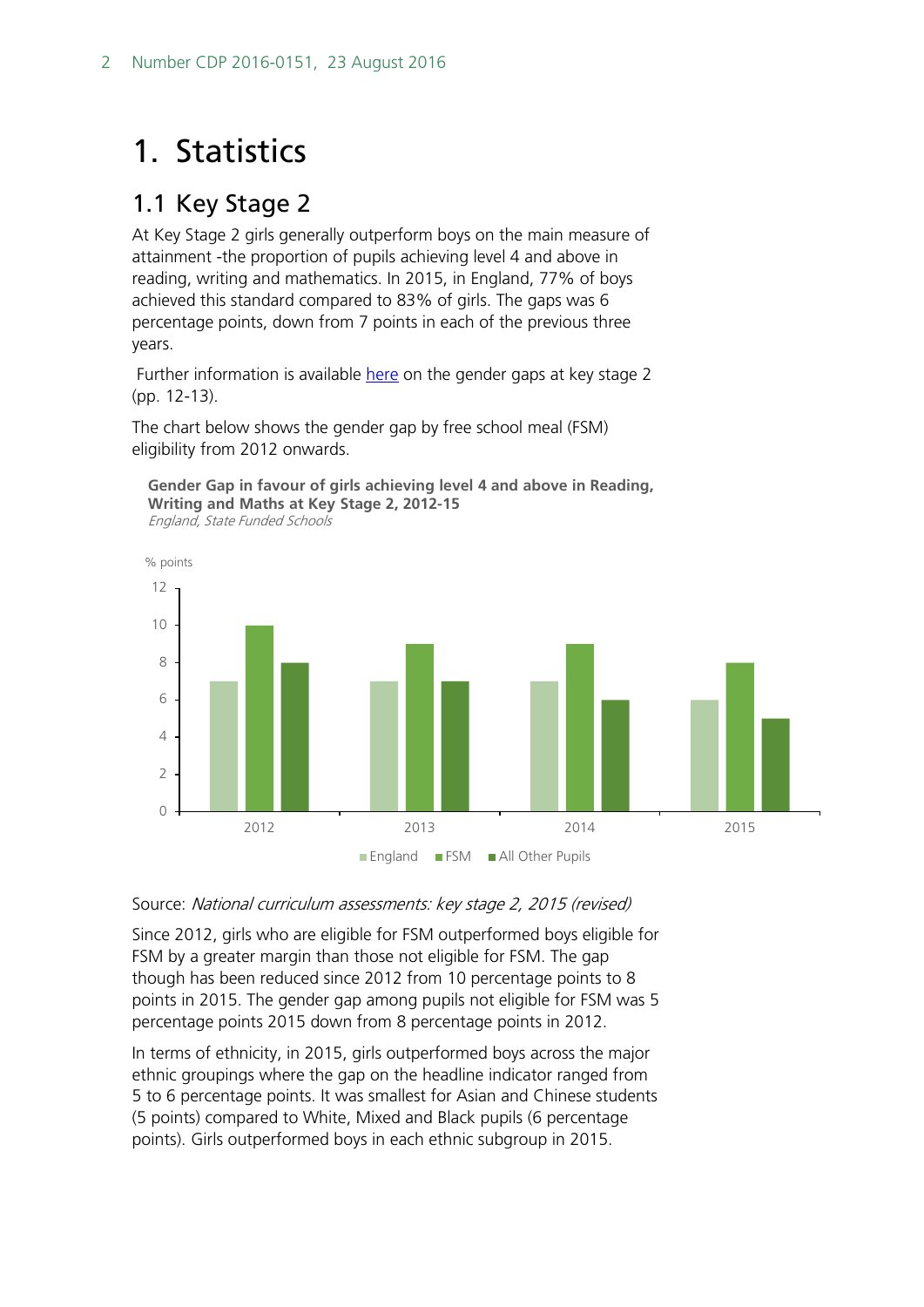## <span id="page-2-0"></span>1.2 GCSEs

Girls also outperform boys in headline GCSE results. The gap in those achieving 5+ grades A\*-C including English and Maths in state-funded schools was 7.3 percentage points in 2011 (54.6% boys and 61.9% girls) and increased to 10.0 points in 2013 (55.7% boys and 65.7% girls). In 2014 a change in the methodology was implemented which excluded many equivalent qualifications, reduced the value of others, and excluded retakes. Despite this the gap remained broadly constant at just over 10 points, before falling to 9.3 points in 2015

The chart below shows the gender gap on this headline indicator since 2011 broken down by FSM eligibility.





#### Sources:

Revised GCSE and equivalent results in England: 2014 to 2015

#### GCSE and equivalent attainment by pupil characteristics: 2014

Since 2011 the gender gap has been *smaller* among pupils eligible for FSM, but it has increased over time, from 6.5 percentage points in 2011 to a peak of 9 points in 2013. The gap among those not eligible for FSM peaked at 10.3 points in 2013 and 2014.

In 2015 girls outperformed boys on this headline indicator across all the major ethnic groupings. The gender gap ranged from 7.7 points among Asian students to 12.5 points for Chinese students. The next largest gap was for black students (11.2 percentage points) followed by white pupils (9.5 percentage points) and then those defined as mixed (7.8 percentage points). Girls outperformed boys in each the ethnic subgroup in 2015 with the largest gap among Black Caribbean students at 13.1 points.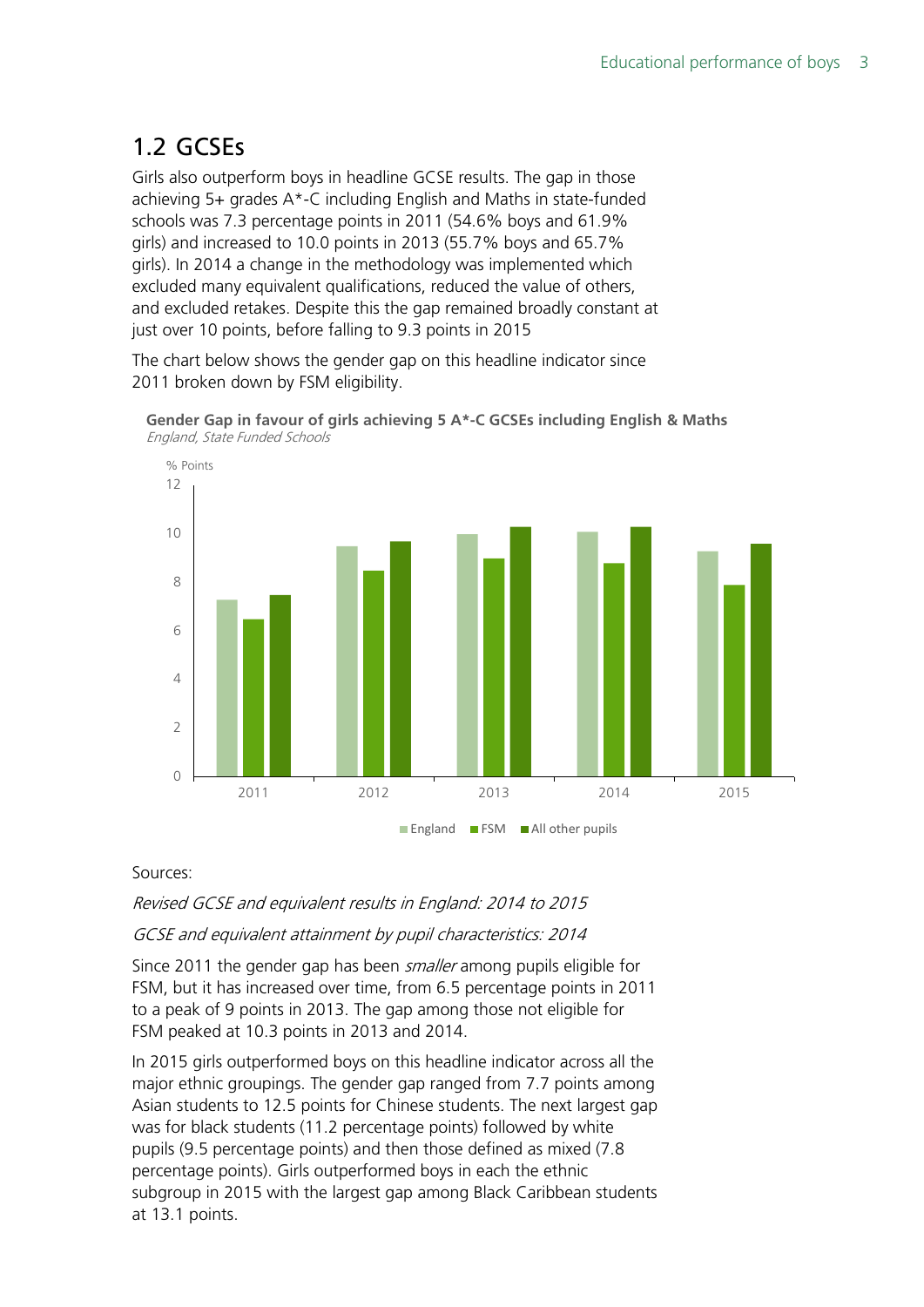# <span id="page-3-0"></span>2. Press articles

#### **Times, 18 August 2016**

**[Gender gap narrows for highest exam results](http://www.thetimes.co.uk/edition/news/analysis-gender-gap-for-top-a-level-grades-narrows-38hlkkntc)**

#### **Sky News, 17 August 2016**

**[University Gender Gap Reaches Record High](http://news.sky.com/story/record-high-university-gender-gap-needs-addressing-10541018)**

Over 90,000 more women applied for a university course this year than men, while the number of male applicants fell.

#### **Independent, 9 August 2016**

**[Girls do better than boys at school because they're morning](http://www.independent.co.uk/news/education/girls-do-better-than-boys-at-school-because-they-re-morning-people-study-suggests-a7181511.html)  [people, study suggests](http://www.independent.co.uk/news/education/girls-do-better-than-boys-at-school-because-they-re-morning-people-study-suggests-a7181511.html)**

This year, some 94,000 more girls than boys applied to British universities, but would that change if school started in the afternoon?

#### **Independent, 18 July 2016**

#### **[Young people are the most disengaged with education in the](http://www.independent.co.uk/student/student-life/Studies/young-people-are-the-most-disengaged-with-education-in-the-north-of-england-report-finds-a7142766.html)  [north of England, report finds](http://www.independent.co.uk/student/student-life/Studies/young-people-are-the-most-disengaged-with-education-in-the-north-of-england-report-finds-a7142766.html)**

Report comes on the day another reveals boys are almost twice as likely as girls to have fallen behind by the time they start school.

#### **Telegraph, 17 July 2016**

**[Boys should be treated 'more like girls' to stop them falling](http://www.telegraph.co.uk/education/2016/07/17/boys-should-be-treated-more-like-girls-to-stop-them-falling-behi/)  [behind at school](http://www.telegraph.co.uk/education/2016/07/17/boys-should-be-treated-more-like-girls-to-stop-them-falling-behi/)**

#### **Independent, 24 June 2016**

**[White working class boys miss out on university places because](http://www.independent.co.uk/news/education/education-news/white-working-class-boys-miss-out-on-university-places-because-they-choose-welfare-over-aspirations-a7101646.html)  [they 'choose welfare' over aspirations, says top charity founder](http://www.independent.co.uk/news/education/education-news/white-working-class-boys-miss-out-on-university-places-because-they-choose-welfare-over-aspirations-a7101646.html)**

Generating Genius founder Dr Tony Sewell told education leaders that schools must do more by way of creating clubs and societies to aid the 'continuity of intervention' in disadvantaged communities.

**Telegraph, 3 June 2016**

**[Girls set their sight on university at 13](http://www.telegraph.co.uk/education/2016/06/03/girls-set-their-sight-on-university-at-age-13/)**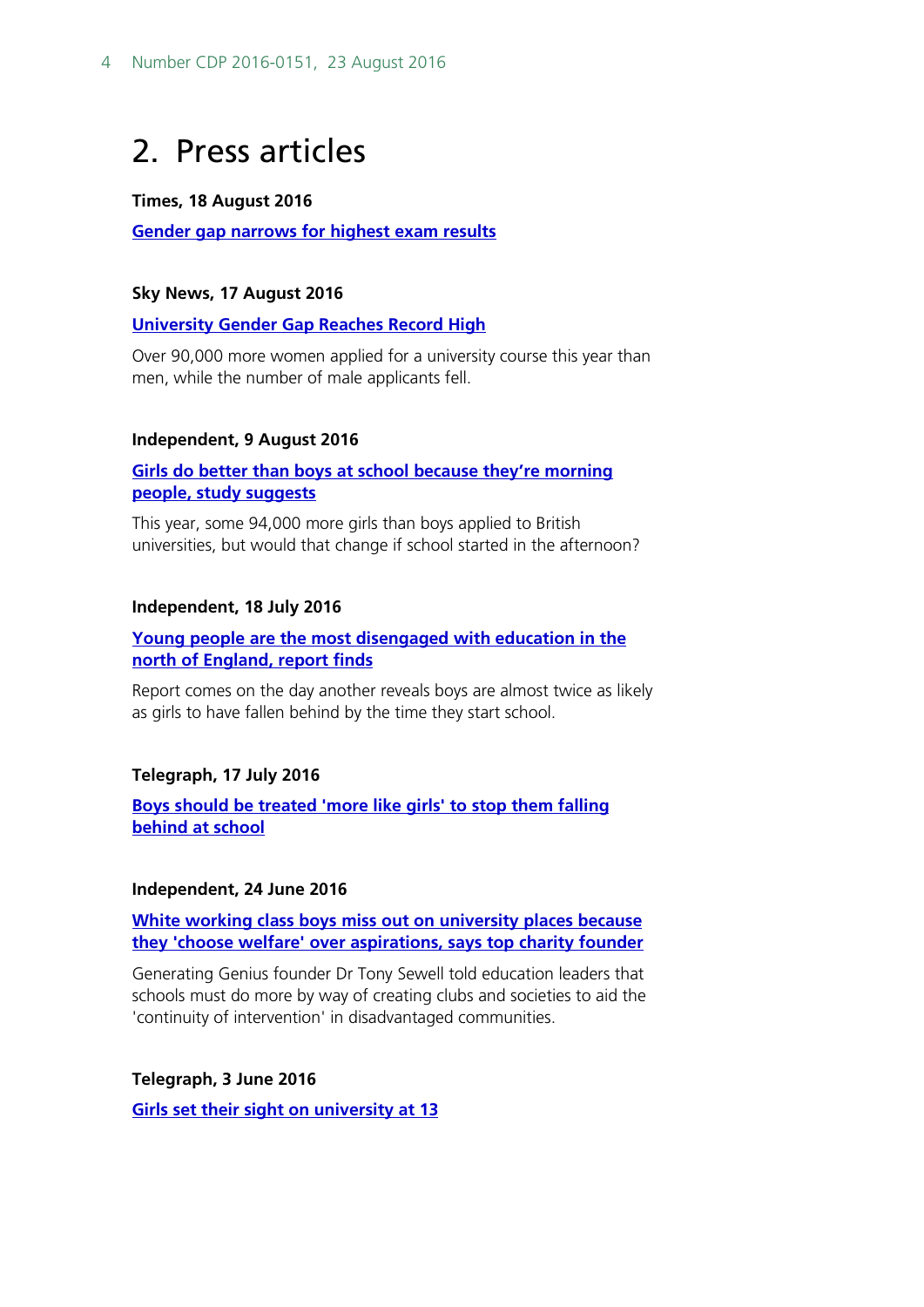#### **The Guardian, 3 June 2016**

#### **[Girls more positive about university than boys, new study finds](https://www.theguardian.com/education/2016/jun/03/girls-more-positive-about-university-than-boys-study-sutton-trust-oxford)**

Study finds that by year 9 almost 65% of girls thought it was 'very important' to go to university, compared with 58% of boys

#### **Independent, 3 June**

**[Growing gender gap in university admissions already present at](http://www.independent.co.uk/student/into-university/applying/growing-gender-gap-in-university-admissions-already-present-at-age-13-says-sutton-trust-report-a7061066.html)  [age 13, says Sutton Trust report](http://www.independent.co.uk/student/into-university/applying/growing-gender-gap-in-university-admissions-already-present-at-age-13-says-sutton-trust-report-a7061066.html)**

Report comes weeks after Ucas head warns gap between rich and poor 'will be eclipsed' by gender gap within just 10 years.

#### **Times Educational Supplement (TES), 3 June 2016**

#### **[University gender gap can be traced back to the age of 13](https://www.tes.com/news/school-news/breaking-news/university-gender-gap-can-be-traced-back-age-13)**

As early as Year 9, girls are much more likely to think a degree is important, Oxford University study finds

#### **Times Educational Supplement (TES), 26 May 2016**

**[Why let the facts get in the way of a good story? Women will](https://www.tes.com/news/school-news/breaking-views/why-let-facts-get-way-a-good-story-women-will-always-be-blamed-boys)  [always be blamed for boys' underachievement](https://www.tes.com/news/school-news/breaking-views/why-let-facts-get-way-a-good-story-women-will-always-be-blamed-boys)**

#### **Telegraph, 12 May 2016**

**['Universities should set targets for recruiting men to address](http://www.telegraph.co.uk/education/2016/05/11/universities-should-set-targets-for-recruiting-men-to-address-em/)  [embarrassing gender gap'](http://www.telegraph.co.uk/education/2016/05/11/universities-should-set-targets-for-recruiting-men-to-address-em/)**

#### **Guardian, 12 May 2016**

#### **[UK's university gender gap is a national scandal, says thinktank](https://www.theguardian.com/education/2016/may/12/university-gender-gap-scandal-thinktank-men)**

Report calls for efforts to recruit more male students, including a 'take our sons to university day'

#### **Independent, 11 May 2016**

#### **[Young, white men not performing as well as women in higher](http://www.independent.co.uk/student/into-university/young-white-men-not-performing-as-well-as-women-in-higher-education-says-hepi-report-a7024241.html)  [education, says Hepi report](http://www.independent.co.uk/student/into-university/young-white-men-not-performing-as-well-as-women-in-higher-education-says-hepi-report-a7024241.html)**

Head of Ucas warns rich and poor gap 'will be eclipsed' by gender gap 'within a decade'

#### **Guardian, 4 February 2016**

**[Young men miss out as university gender gap remains at record](https://www.theguardian.com/education/2016/feb/04/young-men-miss-out-as-university-gender-gap-remains-at-record-levels)  [levels](https://www.theguardian.com/education/2016/feb/04/young-men-miss-out-as-university-gender-gap-remains-at-record-levels)**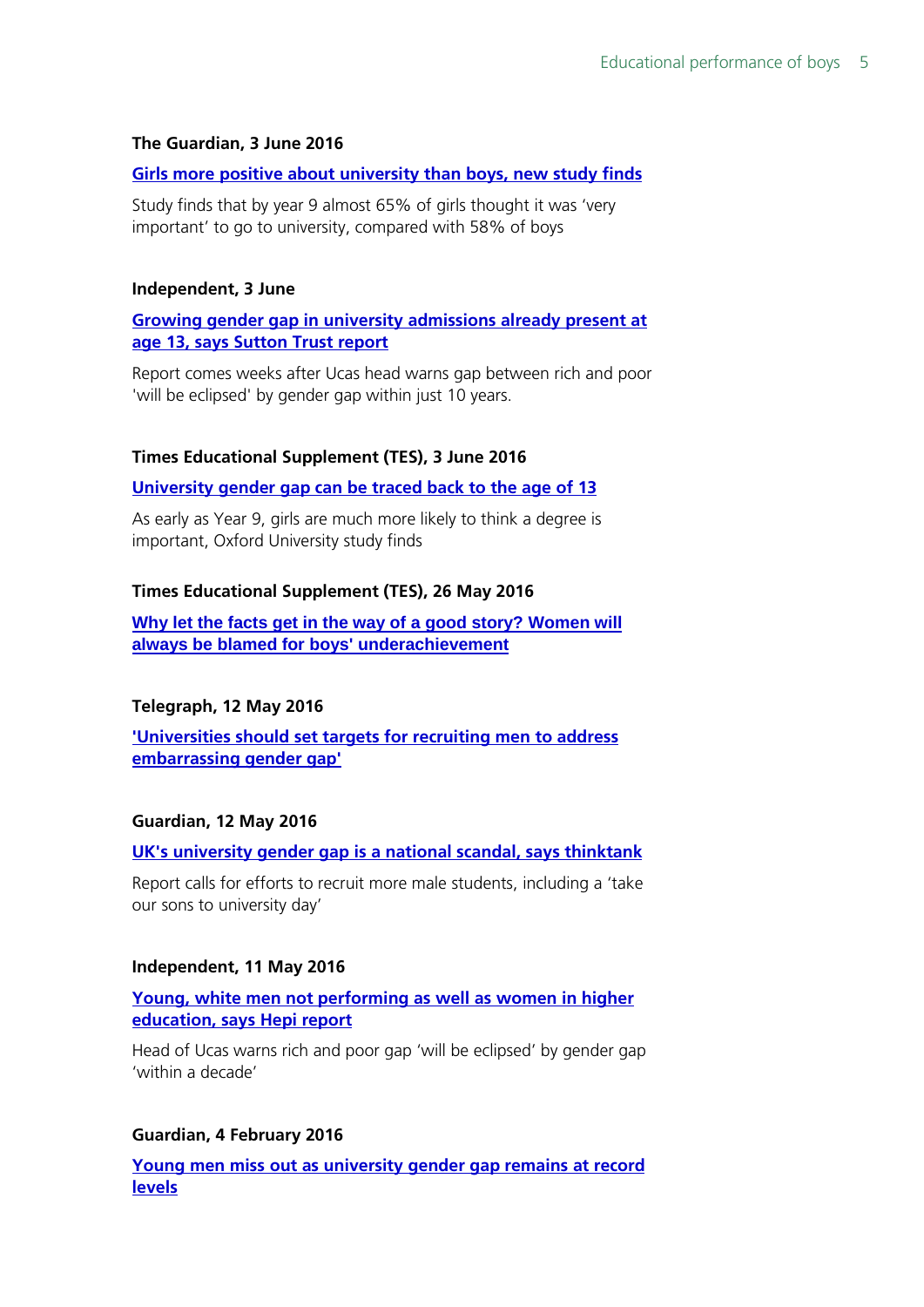#### **Telegraph, 5 January 2016**

**[Our education system must stop ignoring its bias against boys](http://www.telegraph.co.uk/men/thinking-man/our-education-system-must-stop-ignoring-its-bias-against-boys/)**

#### **Telegraph, 5 January 2016**

**[Boys education 'ignored by Government policy', warns Ucas chief](http://www.telegraph.co.uk/education/educationnews/12082103/Boys-education-ignored-by-policy-warns-Ucas-chief.html)**

#### **Independent, 6 January 2016**

**[Head of Ucas expresses concern as recent data reveals gender](http://www.independent.co.uk/student/news/head-of-ucas-expresses-concern-as-recent-data-reveals-gender-gap-in-uk-higher-education-is-widening-a6799081.html)  [gap in UK higher education is widening](http://www.independent.co.uk/student/news/head-of-ucas-expresses-concern-as-recent-data-reveals-gender-gap-in-uk-higher-education-is-widening-a6799081.html)**

Comments made on same day Ucas releases data showing there to be more women than men in two thirds of courses.

#### **Times Educational Supplement (TES), 17 December 2015**

**[Thousands of men 'missing' from university education](https://www.tes.com/news/school-news/breaking-news/thousands-men-missing-university-education)**

#### **Telegraph, 16 December 2015**

**[Gender gap at university widens, figures show](http://www.telegraph.co.uk/education/educationnews/12054756/Gender-gap-at-university-widens-figures-show.html)**

#### **Guardian, 11 November 2015**

**[Number of white working class boys taking AS or A-levels](https://www.theguardian.com/education/2015/nov/11/white-boys-from-poor-areas-least-likely-to-take-as-or-a-levels-says-study)  ['shockingly low'](https://www.theguardian.com/education/2015/nov/11/white-boys-from-poor-areas-least-likely-to-take-as-or-a-levels-says-study)**

#### **Guardian, 13 October 2015**

**[Boys trail girls in literacy and numeracy when starting school](https://www.theguardian.com/education/2015/oct/13/boys-trail-girls-literacy-numeracy-when-starting-school)**

#### **Guardian, 27 August 2015**

**[Boys overtake girls in maths GCSE as coursework dropped](https://www.theguardian.com/education/2009/aug/27/maths-gcse-coursework-dropped)** 

#### **Telegraph, 20 August 2015**

**[GCSE results 2015: Boys catching up with girls as pupils opt for](http://www.telegraph.co.uk/education/secondaryeducation/11813571/GCSE-results-2015-Boys-catching-up-with-girls-as-pupils-opt-for-more-digital-based-courses.html)  [more digital-based courses](http://www.telegraph.co.uk/education/secondaryeducation/11813571/GCSE-results-2015-Boys-catching-up-with-girls-as-pupils-opt-for-more-digital-based-courses.html)**

#### **Guardian, 18 August 2015**

**[What does the university gender gap mean for the future of our](https://www.theguardian.com/commentisfree/2015/aug/18/gender-gap-women-men-university-tuition-fees)  [society?](https://www.theguardian.com/commentisfree/2015/aug/18/gender-gap-women-men-university-tuition-fees)**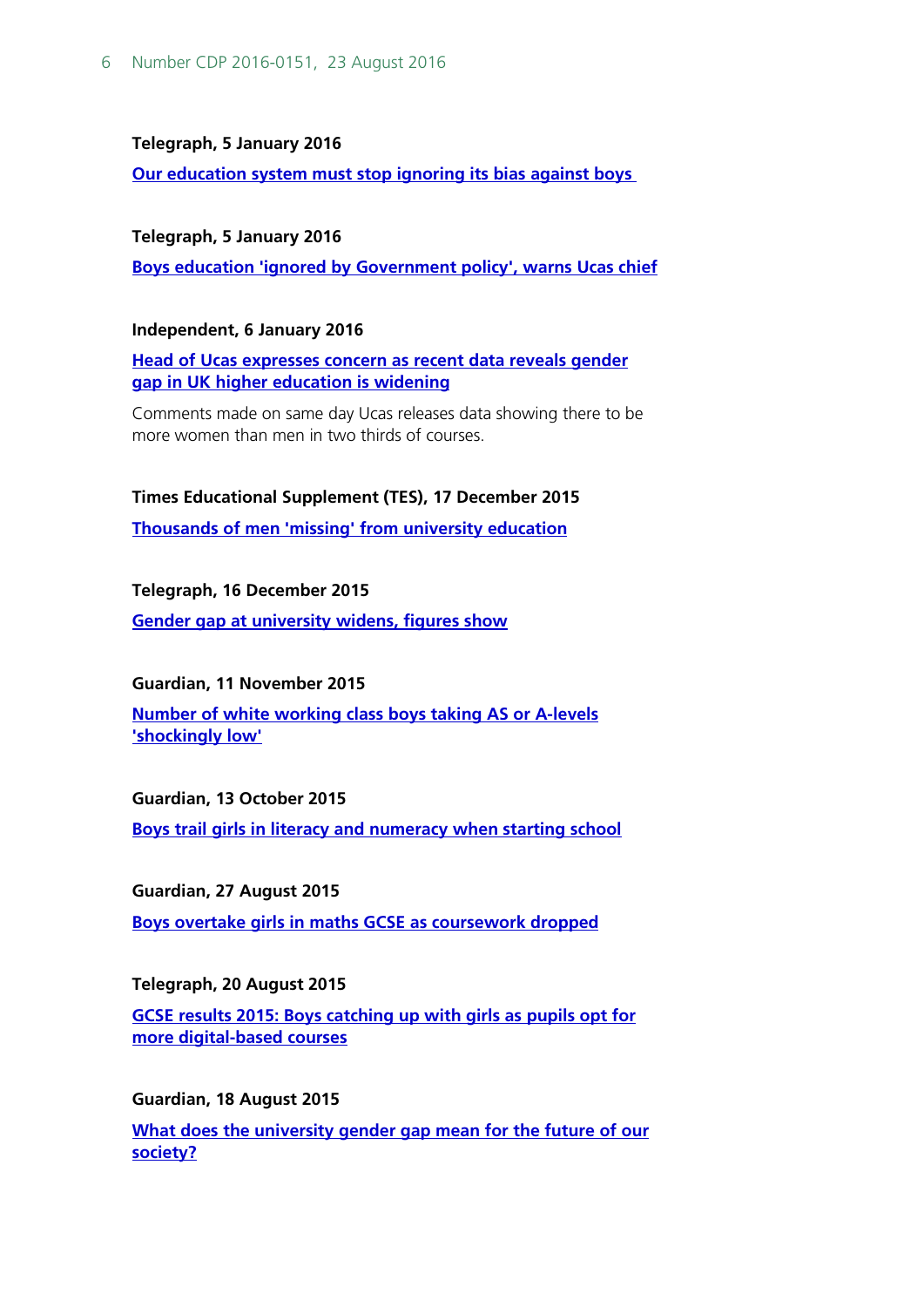# <span id="page-6-0"></span>3. Press releases

### The Sutton Trust

### [At age 13, girls more likely than boys to believe](http://www.suttontrust.com/newsarchive/at-age-13-girls-more-likely-than-boys-to-believe-that-going-to-university-is-important/)  [that going to university is important](http://www.suttontrust.com/newsarchive/at-age-13-girls-more-likely-than-boys-to-believe-that-going-to-university-is-important/)

#### 3 June 2016

The growing gender gap in university admissions is already apparent by the age of 13, when girls are more likely than boys to believe that going to university is important, according to a report published by the Sutton Trust today. Researchers from Oxford University found that by the age of 15 or 16 aspiring to go on to higher education makes a big difference to A-level choices, particularly for disadvantaged students.

Drawing on data from more than 3,000 young people who have been tracked through school since the age of three for the Effective Pre-School, Primary and Secondary Education (EPPSE) project, Believing in Better by Professor Pam Sammons, Dr Katalin Toth and Professor Kathy Sylva at the University of Oxford, explores how a young person's aspirations and attitudes towards university affect their academic outcomes after GCSE.

15 and 16 year olds with similar GCSE results were twice as likely to go on to do three A-levels if they saw university as a likely goal for them. Disadvantaged students were less likely to think they will go on to university than their more advantaged peers, with only 27% having high aspirations compared with 39% of their better off peers.

The researchers found that even in Year 9 (age 13/14) girls had more positives attitudes towards university than boys. Almost 65% thought it very important to go to university, compared with 58% of boys. Over half of all the Year 9 pupils surveyed (61%) thought it was very important to get a degree compared with only 13% who said it was of little or very little importance. Around one in 10 girls felt it was not important to get a degree, but among boys the proportion declaring university of little importance was 15%.

As well as attaching importance to a university degree, the researchers also found that students who believed it was a likely goal for them were more likely to carry on with academic study after GCSE. Over 60% of students who believed it was very likely that they would go to university took three or more A-levels and three quarters of those who felt they were not at all likely to go to university did not continue onto an academic route.

Today's research identifies a number of factors that are important in shaping pupils' aspirations and their own belief in their abilities. These include attending a more academically effective primary school, a wellresourced secondary school and being encouraged to spend time on homework.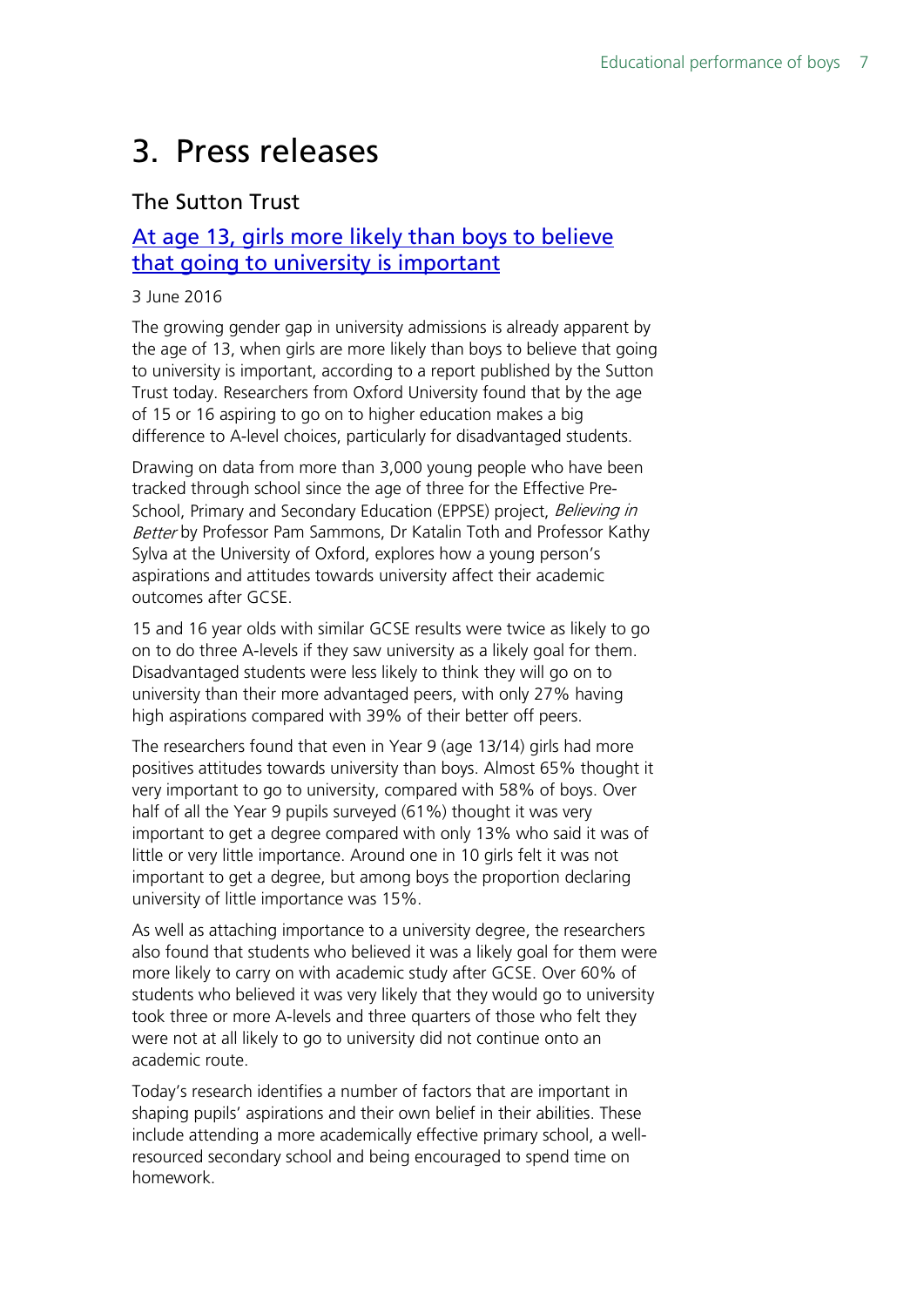University entry data from the Higher Education Statistics Agency shows that only 19% of students from the poorest fifth of neighbourhoods enter higher education compared with 45% of those from the richest fifth of neighbourhoods. 46% of girls enter higher education compared with 36% of boys.

The Sutton Trust runs programmes to help raise the aspirations and attainment of children from disadvantaged backgrounds, including Sutton Scholars which supports bright pupils from the age of 11. To help level the academic playing field, the researchers and the Sutton Trust are calling for more support for students from poorer homes including:

- Support to encourage reading for pleasure, educational trips and out-of-school studying opportunities that can promote attainment for disadvantaged students at all ages, and especially those who were found to be high attaining at age 11. Enrichment vouchers should be funded through the pupil premium for both primary and secondary pupils.
- More opportunities for disadvantaged pupils to go to the best schools – those rated outstanding by Ofsted – with fairer admissions policies linked to free school transport.
- Disadvantaged children should be given the opportunity to attend good pre-school settings with staff qualified to degree level.
- Additional encouragement and support for disadvantaged pupils to enable them to engage in self-directed study, do sufficient homework and read more books, the activities that provide extra academic dividends and are linked to aspirations and self-belief. Schools should provide such opportunities where they are unlikely to be available at home.

#### **Sir Peter Lampl, Chairman of the Sutton Trust and the Education Endowment Foundation, said today:**

"Today's report shows us how important it is to raise the aspirations and self-belief of pupils from poorer homes, particularly boys. We need to offer more support to disadvantaged young people throughout their education so that they are in a position to fulfil their potential after GCSE. Crucially it shows that both aspirations and attainment matter for pupils, so it is vital that schools support both particularly for their poorer pupils."

#### **Professor Pam Sammons, lead author of the report, said today:**

"Our research shows that students' belief in themselves and their aspirations are shaped by their background. However, positive beliefs and high aspirations play an additional and significant role in predicting better A-level outcomes. These findings points to the practical importance for schools and teachers of promoting both self-belief and attainment as mutually reinforcing outcomes."

**Professor Kathy Sylva, the report's co-author, added:** "The higher aspirations of girls in comparison to boys may be linked to their greater A-level success and gaining admission to university."

#### **NOTES TO EDITORS**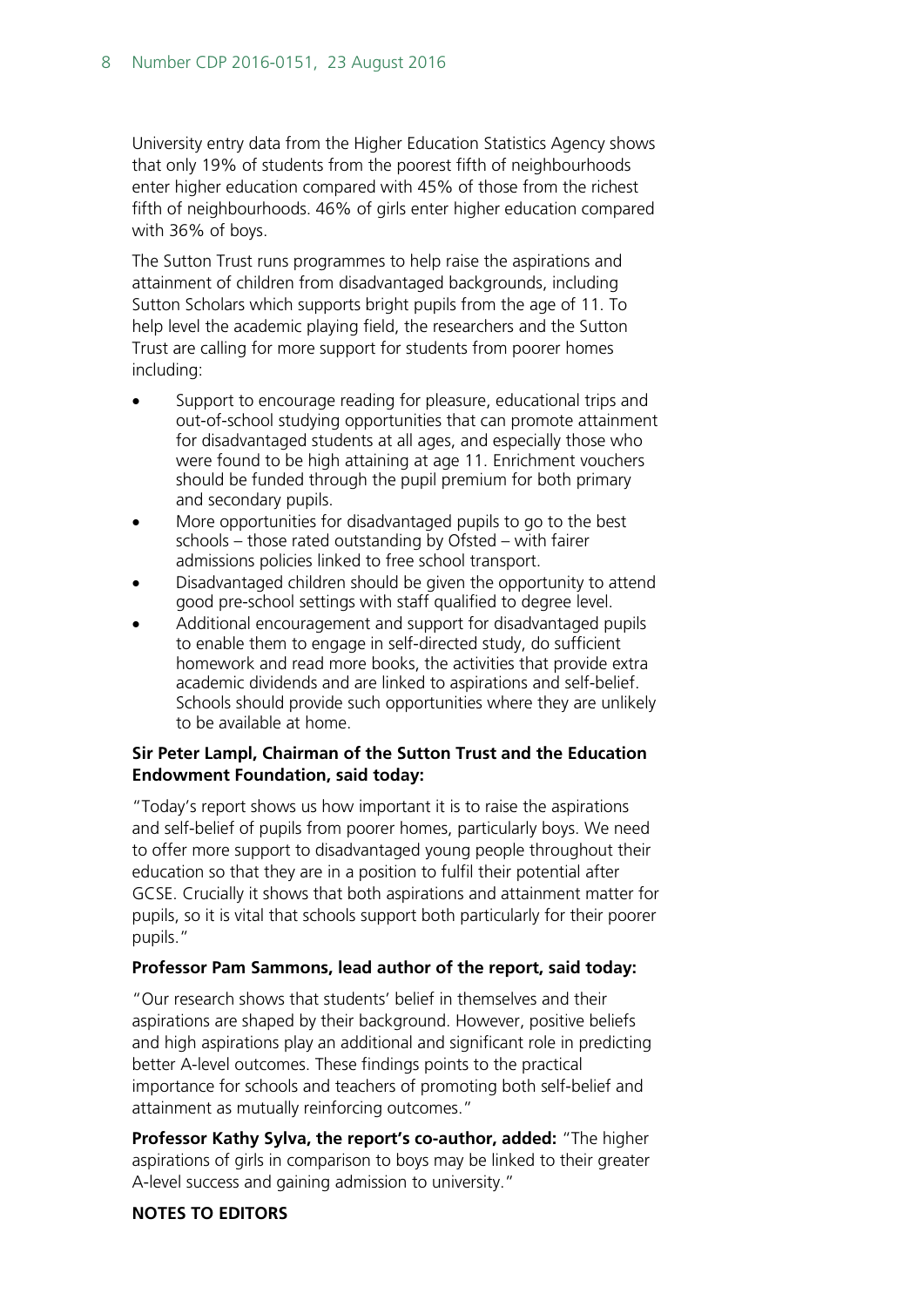- The [Sutton Trusti](http://www.suttontrust.com/home/)s a foundation set up in 1997, dedicated to improving social mobility through education. It has published over 170 research studies and funded and evaluated programmes that have helped hundreds of thousands of young people of all ages, from early years through to access to the professions. The Sutton Trust runs summer schools with St Andrews and Edinburgh universities with places for 250 students each year.
- [Believing in Better](http://www.suttontrust.com/researcharchive/believing-in-better/) by Professor Pam Sammons, Dr Katalin Toth and Professor Kathy Sylva, from the Department of Education at the University of Oxford, draws on data from a longitudinal study of more than 3,000 young people which started when they were aged three in 1998. This is the third in a series of reports for the Sutton Trust from the Effective Pre-School, Primary and Secondary Education project. This first, [Subject to Background,](http://www.suttontrust.com/researcharchive/subject-to-background/) was published in March 2015 and the second, [Background to Success,](http://www.suttontrust.com/researcharchive/background-to-success/) was published last November. For more on EPPSE please go to [ioe.ac.uk/research/153.html](http://www.ioe.ac.uk/research/153.html)
- The sample for this research is drawn from the Effective Pre-School, Primary and Secondary Education Project, a major largescale, longitudinal study of the progress and development of children from pre-school through to post-compulsory education in England. It has investigated various aspects of pre-school, primary and secondary school provision that shape children's attainment, progress and development over successive phases of education since the age of three. To identify students who form the more 'disadvantaged' group in the sample, we used multiple individual measures like free school meal (FSM) status, family socioeconomic status (SES) based on parents' occupations, parents' salary, parents' educational qualifications, parents' employment status, and indicators of neighbourhood disadvantage based on home address post code that measure 'place' poverty, including the Income Deprivation Affecting Children Index (IDACI) and the Index of Multiple Deprivation – (IMD). IDACI represents the percentage of children in each Standard Output Area (SOA) that live in families that are income deprived.

### UCAS

### [UCAS data reveals the numbers of men and women](https://www.ucas.com/corporate/news-and-key-documents/news/ucas-data-reveals-numbers-men-and-women-placed-over-150-higher)  [placed in over 150 higher education subjects](https://www.ucas.com/corporate/news-and-key-documents/news/ucas-data-reveals-numbers-men-and-women-placed-over-150-higher)

#### 5 January 2016

UCAS today completes the annual publication of its scheme-level data on admissions to full-time undergraduate higher education in the UK in 2015.

UCAS today completes the annual publication of its scheme-level data on admissions to full-time undergraduate higher education in the UK in 2015.

You can access and download the full [2015 end of cycle datasets \(link is](http://links.mkt563.com/ctt?kn=9&ms=ODM5Njg4MAS2&r=MTIwMzM2MjA0NjIzS0&b=0&j=ODQwMzIzOTc2S0&mt=1&rt=0)  [external\)](http://links.mkt563.com/ctt?kn=9&ms=ODM5Njg4MAS2&r=MTIwMzM2MjA0NjIzS0&b=0&j=ODQwMzIzOTc2S0&mt=1&rt=0) here.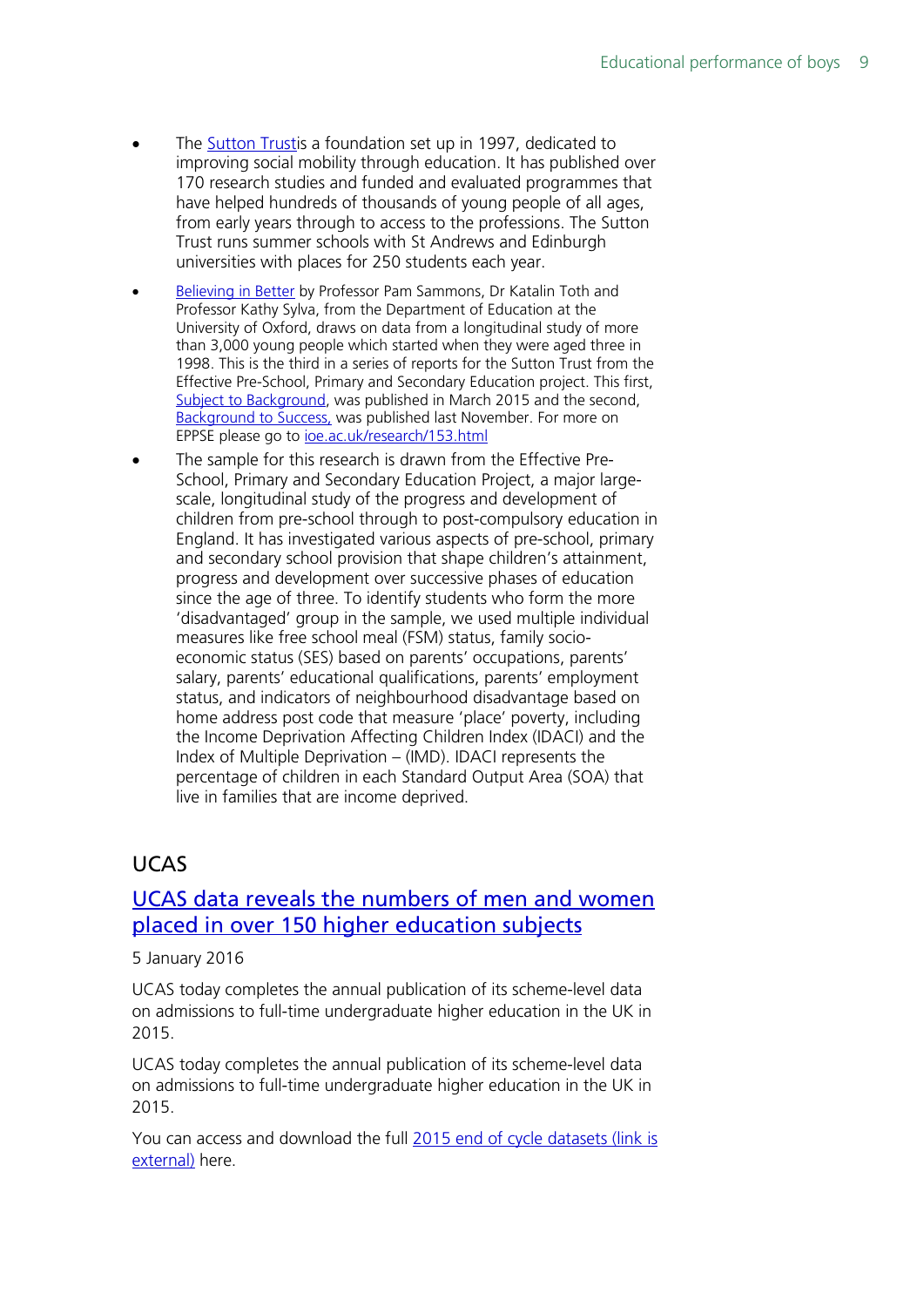This data follows our analysis of trends and equality of access to higher education published in the [End of Cycle Report \(link is external\)](http://links.mkt563.com/ctt?kn=6&ms=ODM5Njg4MAS2&r=MTIwMzM2MjA0NjIzS0&b=0&j=ODQwMzIzOTc2S0&mt=1&rt=0) on 17 December 2015.

The data resources enable anyone with an interest in those applying and being accepted to higher education to do their own research. They are published in downloadable .pdf and .csv format.

For effective comparison, where possible, the data sets range from 2015 to 2006, but in some cases the time-series is shorter.

In total over 1.5 million data points are freely available to download today, a slight increase on the number published in 2014.

Included in the data are the numbers of men and women accepted to over 150 higher education subjects, showing there are more women than men in two thirds of courses. UCAS showed last month that UK women are 35% more likely to go university than men – the sex-gap widening to a record level.

Mary Curnock Cook, UCAS' Chief Executive said today: "Girls are doing better throughout primary, secondary and higher education than boys; poor, white boys are the most disadvantaged group in entry to higher education and the gap is getting bigger.

"The focus on White working class boys in the Higher Education Green Paper as part of the wider aim to widen university participation from all under-represented groups is a really important signal of change.

"But no amount of outreach by universities will work if boys are still too far behind when they come out of secondary education."

Today, we also publish information on how the attainment level and types of qualifications held by applicants choosing and progressing to university have changed over the years (A level, BTEC, SQA).

#### **The data focusing on applicants and acceptances (individuals, in both cases) to UK higher education include:**

- Age
- Sex
- **Ethnic Group**
- UK country and English region
- Students applying to UK HE through UCAS from around 100 countries of the world
- Students with a declared disability
- School type (Academy, Further Education, Grammar, Independent, State)
- Acceptance Route (Firm Choice, Insurance Choice, Clearing, Extra, Adjustment)
- Background (POLAR3 An area-based measure of advantage/disadvantage) by UK country and by sex
- Qualifications held (A Level, BTEC, SQA)
- A Level points by background, sex, ethnic group and UK country.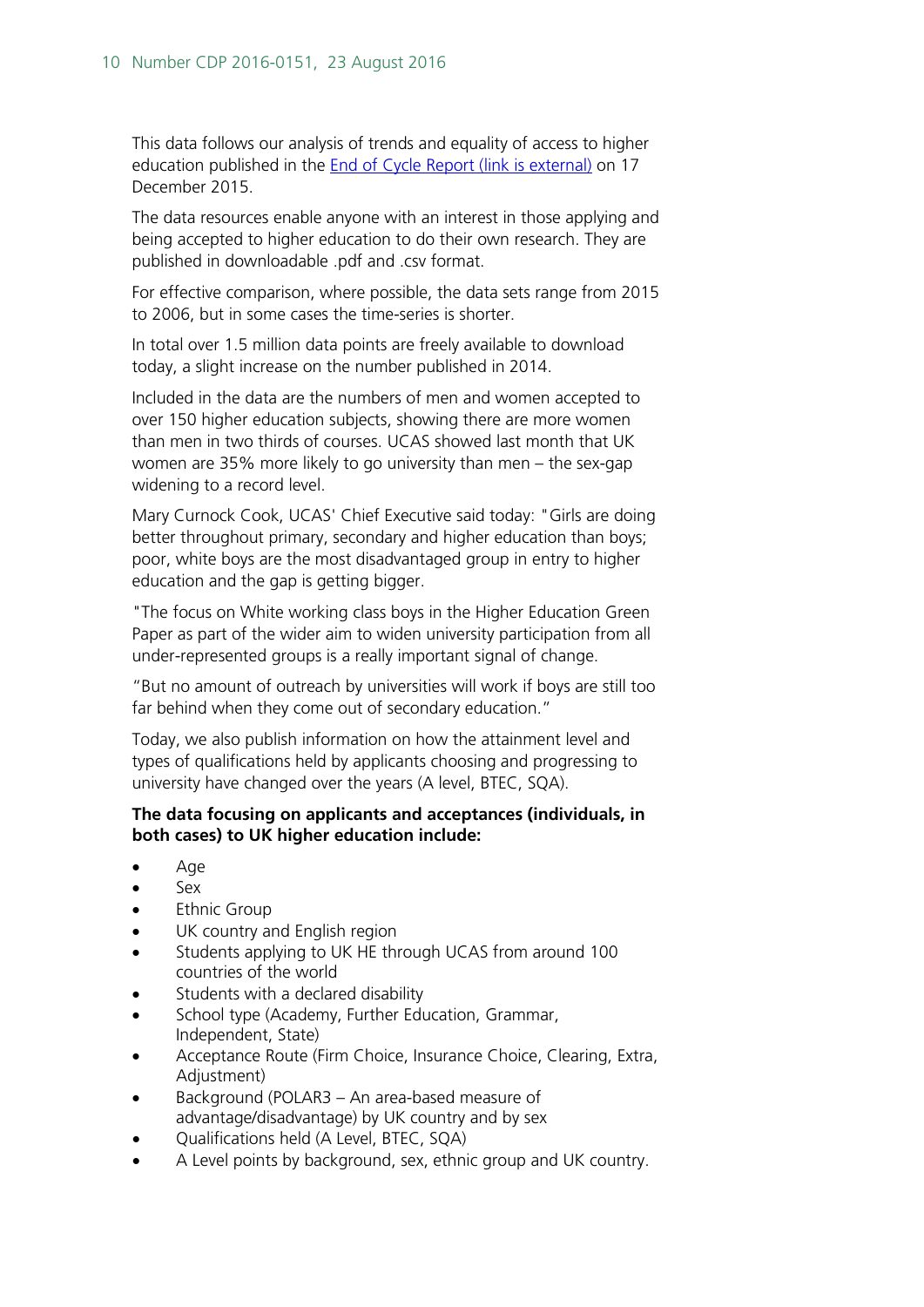#### **The data on subjects is slightly different and includes applications (choices - one person can make up to five choices) and acceptances (individuals):**

- Country of university or college accepted/applied to (by age, sex, UK country, EU/non-EU region of domicile)
- Detailed subject group accepted/applied to (by age, sex, UK country, EU/non-EU region of domicile).
- Deferred entry

Acceptances and applications for specific universities and colleges will be published on 21 January this year. These will also be split by age, sex, ethnic group, subject group, qualification type, and region.

#### **Notes to editors:**

#### **Scotland**

For people living in England, Wales and Northern Ireland UCAS covers the overwhelming majority of full-time undergraduate provision so the statistics on acceptances or entry rates can be taken as being very close to all recruitment to full-time undergraduate higher education. In Scotland there is a substantial section of provision that is not included in UCAS' figures.

This is mostly full-time higher education provided in further education colleges which represents around one third of young full-time undergraduate study in Scotland, and this proportion varies by geography and background within Scotland. Accordingly, figures on entry rates or total recruitment in Scotland reflect only that part of fulltime undergraduate study that uses UCAS.

There were also changes to the scope of the data recorded in UCAS scheme in 2015 for Scotland (including teacher training courses in Scotland moving from the dedicated UCAS Teacher Training Scheme into the main UCAS scheme) that are estimated to account for around 3,800 of the increase in total UK acceptances. This gives a like-for-like increase in placed applicants of 16,100 (3.1 per cent).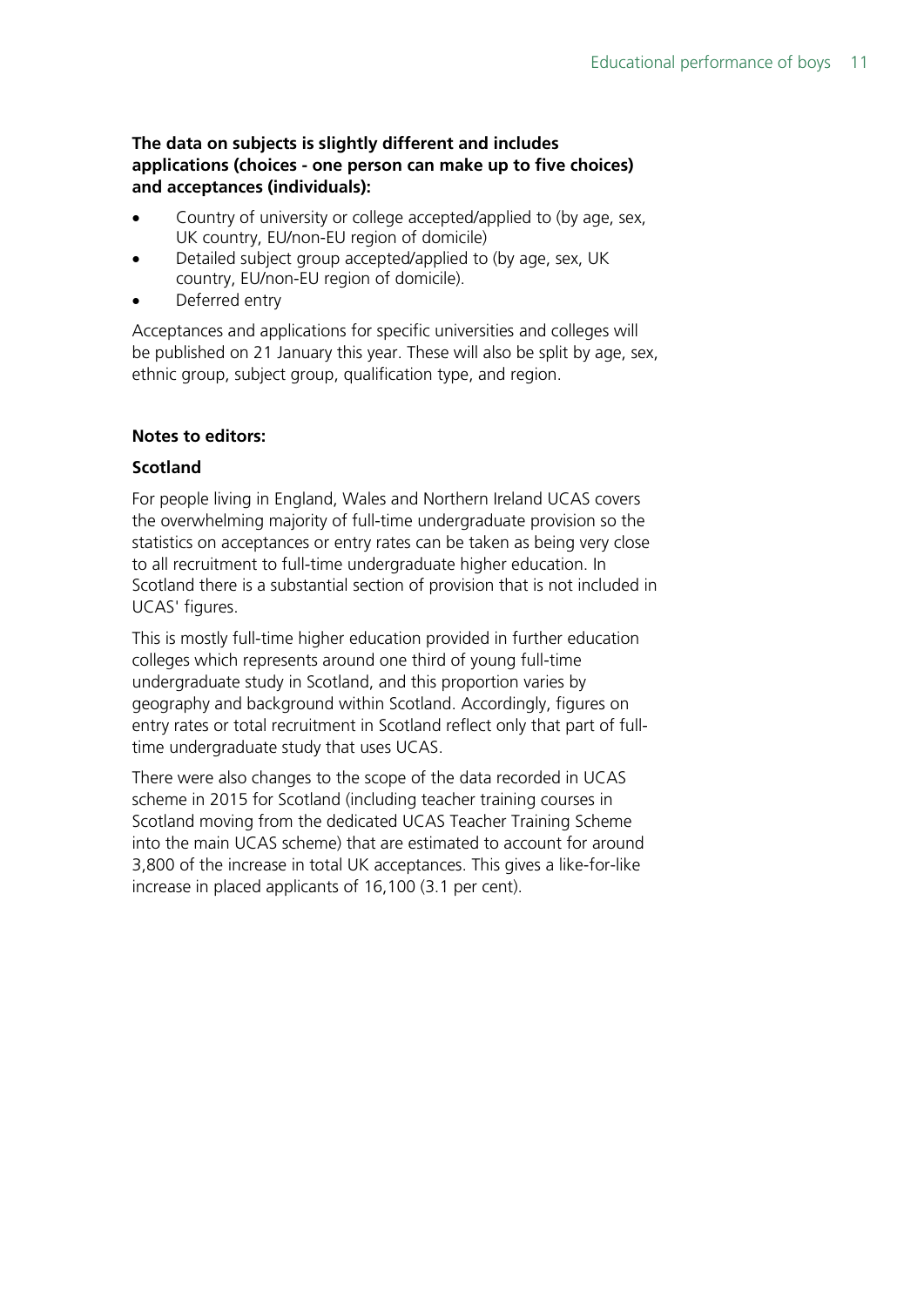# <span id="page-11-0"></span>4. Parliamentary questions

#### [Pre-school Education: Finance](http://www.parliament.uk/written-questions-answers-statements/written-question/commons/2016-07-19/43415)

#### **Asked by:** Robertson, Mr Laurence

To ask the Secretary of State for Education, if she will ensure that the review of fair funding for early years education includes steps to close the gender attainment gap at age five.

#### **Answering member:** Caroline Dinenage

The Government published a consultation on an Early Years National Funding Formula and changes to funding for the three- and four-year old free entitlements to childcare on Thursday 11 August. The consultation focuses on a creating a fair and transparent way of distributing Government funding to childcare providers. Our proposals set out the means by which every child in receipt of the free entitlement attracts funding to meet their individual needs, regardless of their gender. We rely on the early years profession to spend the money appropriately to meet those needs.

We are making a significant investment in early years education – the expenditure on the free entitlements alone will rise by 38% over this Parliament. Our investment supports the continued increase in the number of qualified staff and the number of providers rated good or outstanding by Ofsted. More than 80% of children are reaching the expected communication and language skills by age five, but we will continue working with the sector until every child gets the high quality education they deserve.

05 Sep 2016 | Written questions | 43415

#### **[Education: Equality](http://www.parliament.uk/written-questions-answers-statements/written-question/commons/2016-04-11/904445)**

#### **Asked by:** McCartney, Karl

To ask the Minister for Women and Equalities, what steps the Government plans to take to ensure equality of educational attainment between boys and girls at all key stages.

#### **Answering member:** Nick Gibb

Our goal is to deliver educational excellence everywhere, so that every child and young person can achieve to the best of his or her ability. Girls' key stage 2 results are better than ever and their entries to mathematics and science A levels have increased by more than 12,000 since 2010. We continue to consider what more needs to be done to support equality in educational attainment, in particular the justified concerns about white working class boys.

14 Apr 2016 | Written questions | 904445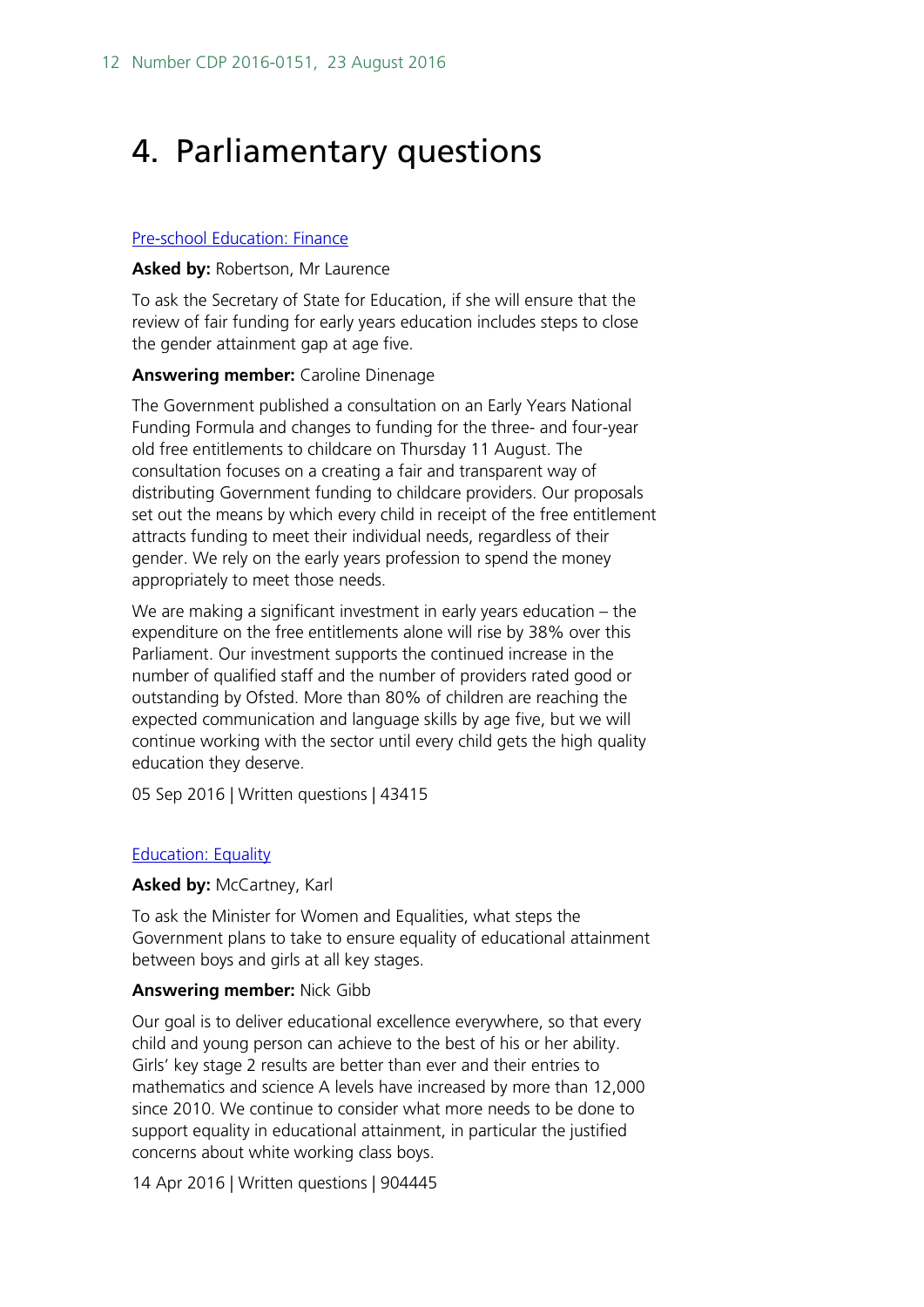#### **[Education: Equality](http://www.parliament.uk/written-questions-answers-statements/written-question/commons/2016-02-23/27848)**

#### **Asked by:** Caulfield, Maria

To ask the Minister for Women and Equalities, if she will take steps to ensure that there is equality of educational achievement between girls and boys in schools.

**Answering member:** Nick Gibb | **Party:** Conservative Party | **Department:** Women and Equalities

Evidence shows that girls outperform boys on average at the end of primary and secondary school. The attainment of boys has been improving in primary school: in 2015, 77% of boys achieved the expected standard in reading, writing and mathematics at the end of key stage 2, compared to 71% in 2012. Nonetheless, more remains to be done to raise levels of achievement amongst boys at all key stages.

While girls have higher attainment, they are still less likely than boys to pursue further study beyond the end of secondary school in subjects such as mathematics and physics – although the number of girls entered for A levels in these particular subjects has risen by 13 percent and 16 percent respectively since 2010.

In addressing these issues, we have placed high expectations at the heart of our school system through our new curriculum and reformed exams – and our new accountability system will reward those schools that encourage every child, boys and girls alike, to achieve their best. We are committed to delivering educational excellence everywhere so that every child, regardless of gender or background, can reach their potential.

02 Mar 2016 | Written questions | 27848

#### [School Attainment Levels](http://www.publications.parliament.uk/pa/cm201516/cmhansrd/cm151126/debtext/151126-0001.htm#15112625000137)

Asked by: Will Quince (Colchester) (Con):

What assessment she has made of the difference in levels of attainment between boys and girls at school. [902381]

**The Minister for Women and Equalities (Nicky Morgan):** Thanks to our reforms and the hard work of teachers across the country, more pupils—boys and girls—are getting the education they deserve. Girls outperform boys on average at both primary and secondary school, but while girls have higher attainment, they are less likely to pursue subjects such as physics and maths. As Education Secretary, I am aware of all those issues and determined to tackle them.

**Will Quince:** I thank the Secretary of State for that response, but the sad reality is that, in 2014, 10% fewer boys attained A\* to C at GCSE, including maths and English. What steps will she take as Minister for Women and Equalities and Education Secretary to close this gender gap and help boys to achieve their full potential?

**Nicky Morgan:** I thank my hon. Friend for raising that important issue. There is certainly more that we need to do to tackle underachievement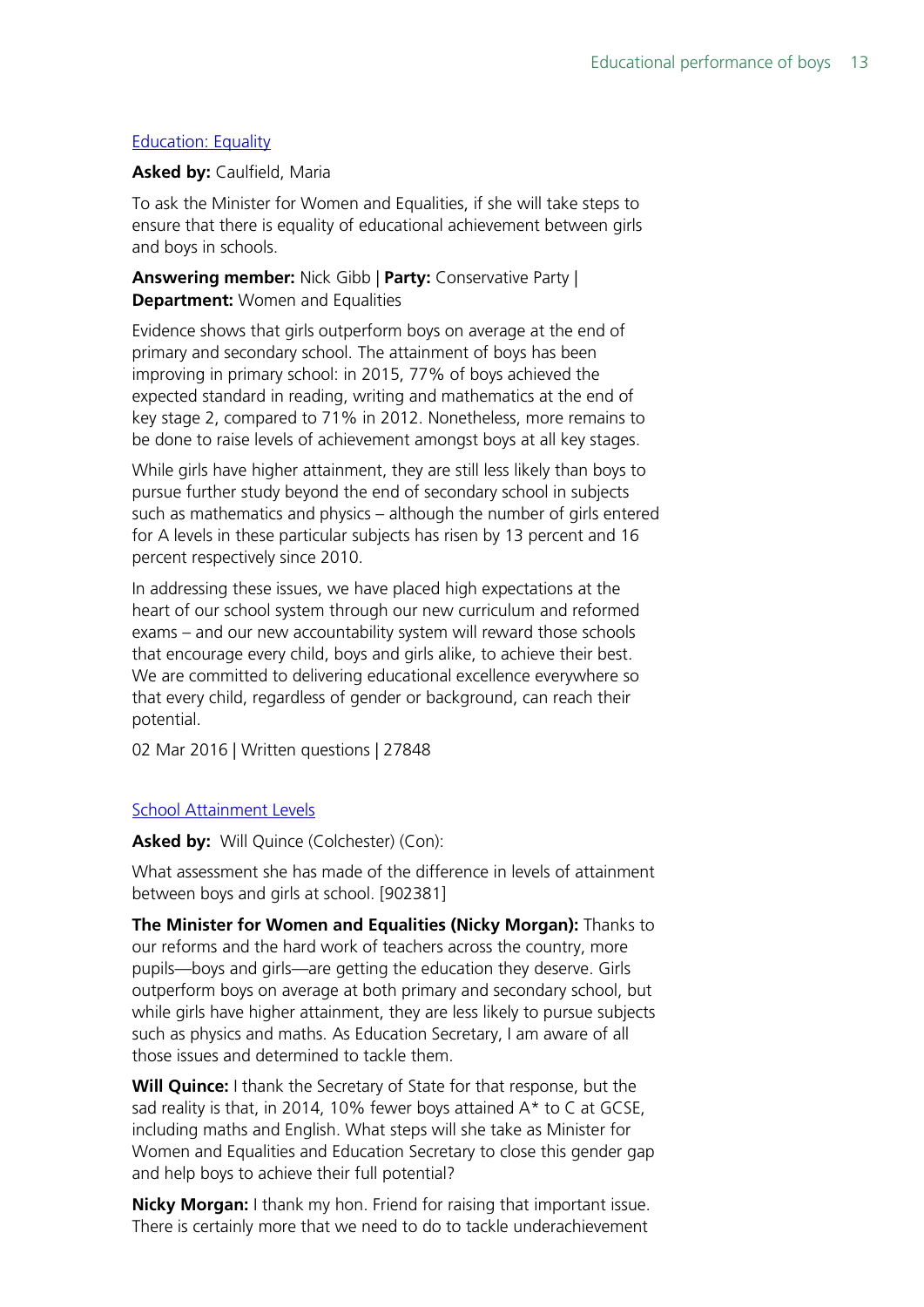among boys, especially among white working-class boys, I am sorry to say. The Chancellor has committed to the pupil premium, worth £2.5 billion, for the rest of this Parliament; a quarter of white British boys are eligible for that funding. We need to do more to explain to young men the careers that are out there and why they will need skills such as maths, but we also need to think about parental engagement—a lot of the messages will come from home that education is very valuable and that boys as well as girls need to focus in school.

#### […]

**Mr David Nuttall (Bury North) (Con):** Has my right hon. Friend considered whether the disparity between the numbers of male and female teachers, especially in primary schools, is affecting the attainment level of boys?

**Nicky Morgan:** My hon. Friend makes an important point. Young people benefit from strong role models, and we have an excellent workforce in our primary schools, with 82% of teaching in those schools rated good or outstanding. I would like to see more male teachers; equally, I would like to see more female headteachers in our secondary schools.

26 Nov 2015 | Oral questions | 602 c1480-1

#### [Pre-school Education: Basic Skills](http://www.parliament.uk/written-questions-answers-statements/written-question/lords/2014-10-22/HL2291)

#### **Asked by:** Lord Storey

To ask Her Majesty's Government what steps they will take to reduce attainment gaps in literacy and numeracy between boys and girls in preschool education in the short and long term.

#### **Answering member:** Lord Nash

The Early Years Foundation Stage (EYFS) is the statutory framework for all early years providers<sup>[1](#page-13-0)</sup>. The EYFS seeks to provide quality and consistency in all early years settings, so that every child makes good progress, attainment gaps are reduced and no child gets left behind. The EYFS specifies areas in which early years providers must support children to develop, including literacy and numeracy. It is the responsibility of early years providers to identify and meet the learning and development needs of the children attending their setting. The EYFS requires providers to carry out ongoing assessment of children's development and needs and should address any learning and development needs in partnership with parents and/or carers, and any relevant professionals.

The Department for Education is increasing the level of required English and maths qualifications for members of the early years workforce. This will ensure that all those working with young children have the right

<span id="page-13-0"></span> <sup>1</sup> [www.gov.uk/government/publications/early-years-foundation-stage](http://www.gov.uk/government/publications/early-years-foundation-stage-framework--2)[framework--2](http://www.gov.uk/government/publications/early-years-foundation-stage-framework--2)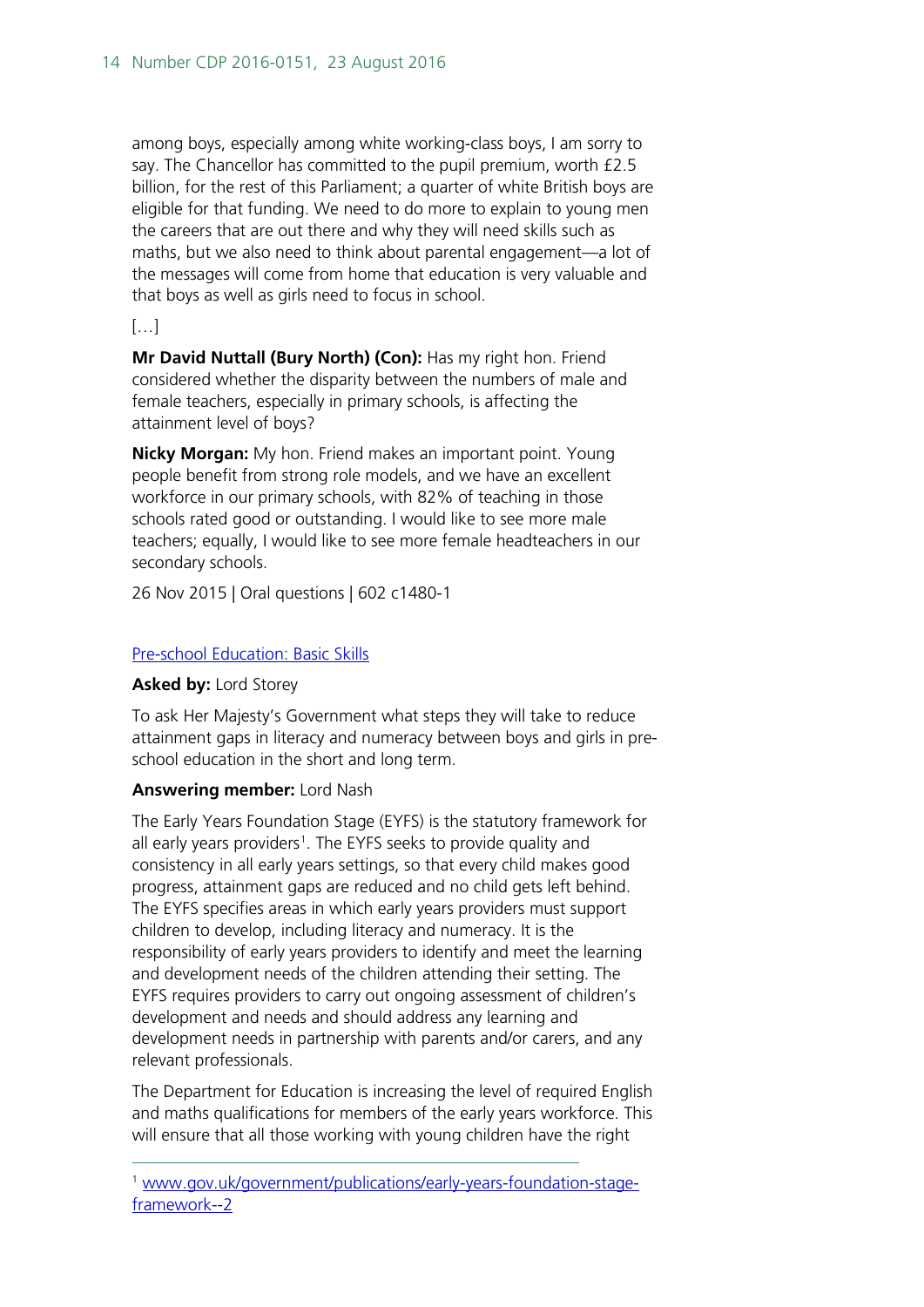skills to support all children to achieve appropriate levels of literacy and numeracy.

1. We have published guidance on Teacher's Standards (Early Years) which includes a requirement for Early Years Teachers to demonstrate a clear understanding of synthetic phonics and strategies for teaching early mathematics. The standards also require Early Years Teachers to plan and adapt education to cater for the needs of individual children, to make accurate assessments to inform children's learning and development and to promote equality of opportunity and antidiscriminatory practice.

2. Early Years Teachers must pass the same professional skills tests as trainee school teachers and must have GCSE English and maths at grade C or above on entry to training courses.

3. NCTL published new, more robust, criteria for level 3 qualifications in July 2013 – the "Early Years Educator" criteria. They set out the minimum requirements for the knowledge, understanding and skills which learners must demonstrate during assessment for their qualification to be considered qualified at level 3. The criteria include a requirement for qualifications to include a focus on recognising and meeting the individual learning and development needs of children.

4. From 1 August 2014, Government funding of Level 3 Early Years Educator training courses through the Skills Funding Agency will require trainees to have GCSEs in English and maths, at grade C or above, on entry. The EYFS has been amended to require staff holding a new Early Years Educator qualification to have achieved GCSEs in English/English Language and maths, at grade C or above, in order to count in the staff ratios at level 3. From September 2014, GCSE English and maths, at grade C or above, will be required on exit from a level 3 early years apprenticeship. This is an interim measure to support the sector in reaching the higher standards required. From August 2015, the GCSEs in English and maths, at grade C or above, will be required on entry to an early years apprenticeship.

The Department is also working with experts in the voluntary sector and charitable organisations to support work in these key areas. We have funded English and Maths Champions programmes through the National Day Nurseries Association to spread good practice in teaching literacy and numeracy in the early years.

We are investing £1.4m in the Early Language Development Programme – which has so far helped well over 100,000 parents and family members to spot problems and get support with their children's speech and language. This work is being led by I CAN, the children's communications charity. We are also investing almost £1m in the work of the Literacy Trust to develop a model to improve targeting and engagement of the most vulnerable families by staff in Children's Centres and support volunteers to improve children's early literacy and language skills.

03 Nov 2014 | Written questions | HL2291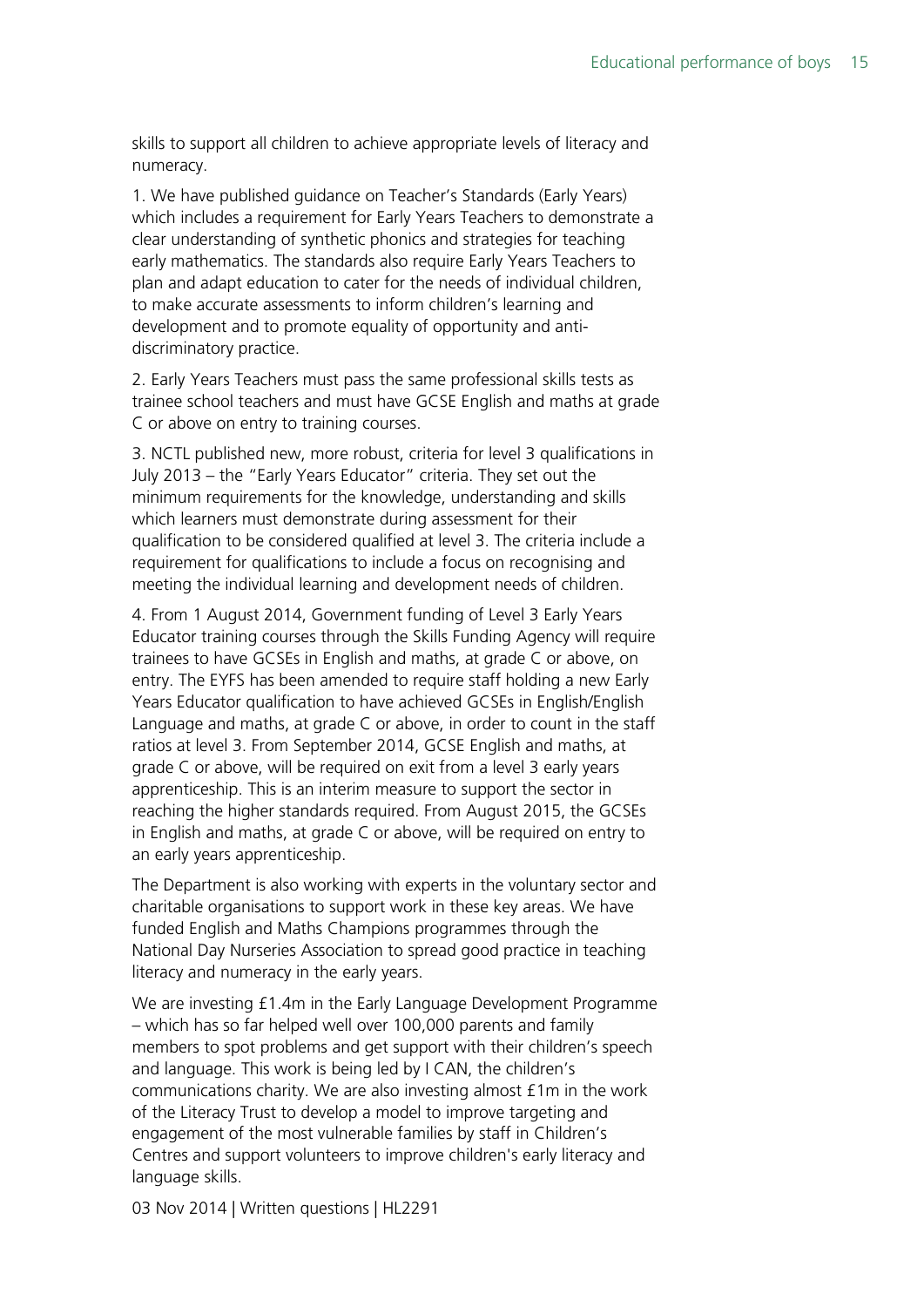# <span id="page-15-0"></span>5. Reports and further reading

**Save the Children,** *[The Lost Boys](http://www.savethechildren.org.uk/resources/online-library/lost-boys)***, July 2016**

**The Sutton Tust,** *[Believing in Better](http://www.suttontrust.com/researcharchive/believing-in-better/)***, June 2016**

**Higher Education Policy Institute (HEPI),** *[Boys to Men: The](http://www.hepi.ac.uk/2016/05/12/3317/)  [underachievement of young men in higher education –](http://www.hepi.ac.uk/2016/05/12/3317/) and how [to start tackling it,](http://www.hepi.ac.uk/2016/05/12/3317/)* **May 2016**

**PISA, OECD, [The ABC of Gender Equality in Education: Aptitude,](https://www.oecd.org/pisa/keyfindings/pisa-2012-results-gender-eng.pdf)  [Behaviour, Confidence,](https://www.oecd.org/pisa/keyfindings/pisa-2012-results-gender-eng.pdf) 2015**

**Education Committee**, **[Underachievement in Education by White](http://www.publications.parliament.uk/pa/cm201415/cmselect/cmeduc/142/142.pdf) [Working Class Children,](http://www.publications.parliament.uk/pa/cm201415/cmselect/cmeduc/142/142.pdf) HC 142 2014-15, June 2014**

**OECD, Closing the Gender Gap Act Now, 2012**

- **[Executive summary](https://www.oecd.org/gender/Executive%20Summary.pdf)**